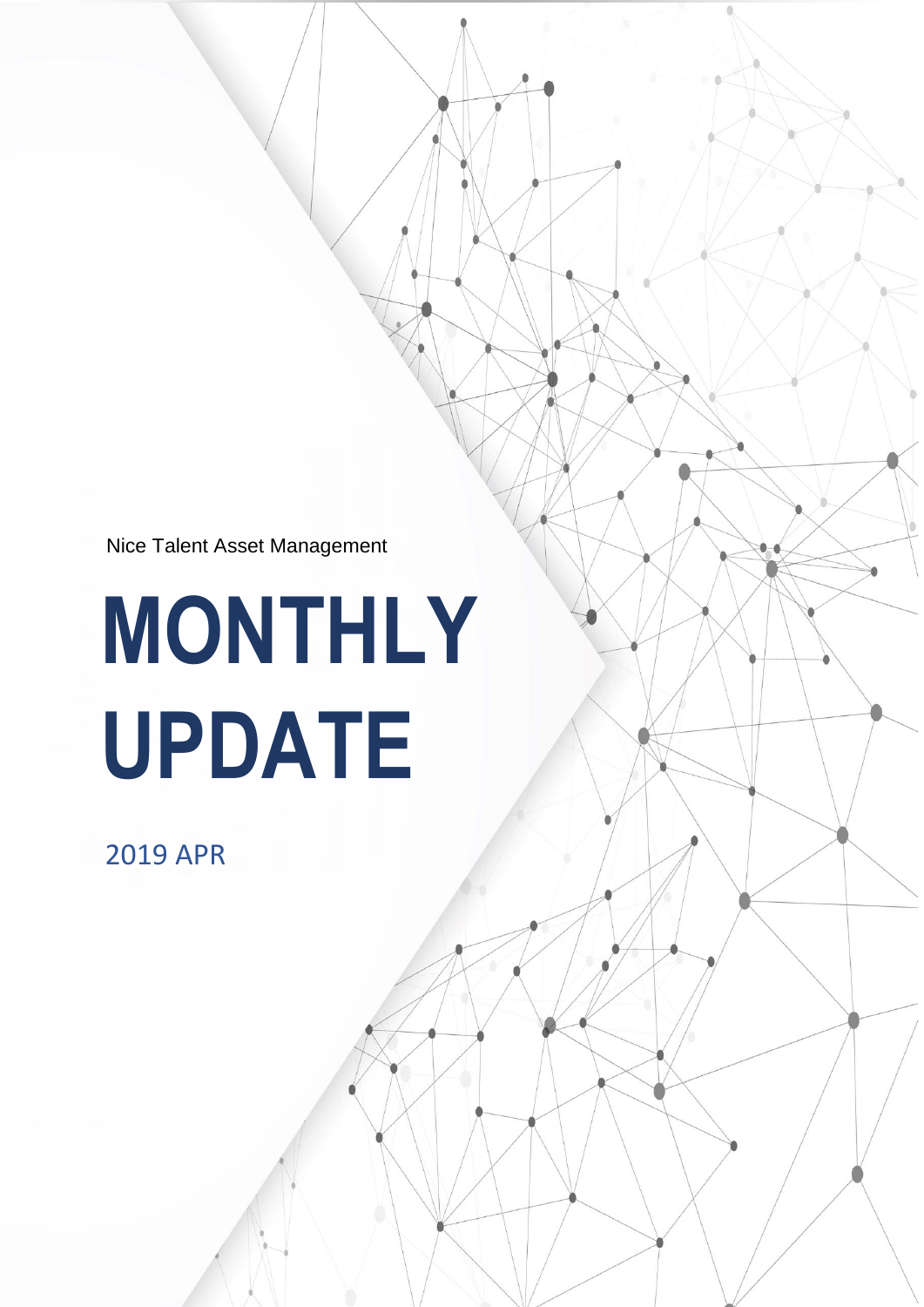# **Market in Mar**

With lack of update from China-USA trade talk, investors switched their focus to economic outlook. A series of weak economic figures in major countries stoked fears of slowing global economic growth, and deadlock in Brexit increased market uncertainty. These factors reduced investors' interest in risky assets and spurred the demand in safety assets. US and German 10-year treasury yields dropped to their lowest levels in more than one year. In response to worsening economic outlook, more central banks joined US Federal Reserve to become more dovish on their monetary policies.

# **Equity Market**

Entering into March, equity rally lost its steam as weak economic data refresh concerns about global economic growth and optimism over China-USA trade deal faded. Toward month-end, resumption of the trade talks and some upbeat economic data improved market sentiment. In the month, S&P 500, Euro Stoxx and Nikkei 225 returned +1.79%, -0.21% and -0.34% (in USD) respectively.



source: Bloomberg

The Forward price earnings ratio ("Fwd. P/E") of SPX was 17.06x, above its 7yrs historical average ("7YHA") of 16.61x; the Fwd. P/E of SXXE and NKY were 13.58x and 15.45x, below their 7YHA of 14.26x and 17.23x respectively.

With Q1 2019 recently ended, we will skip the reporting on Quarterly financial reporting this month and resume in our next report when such information becomes available.

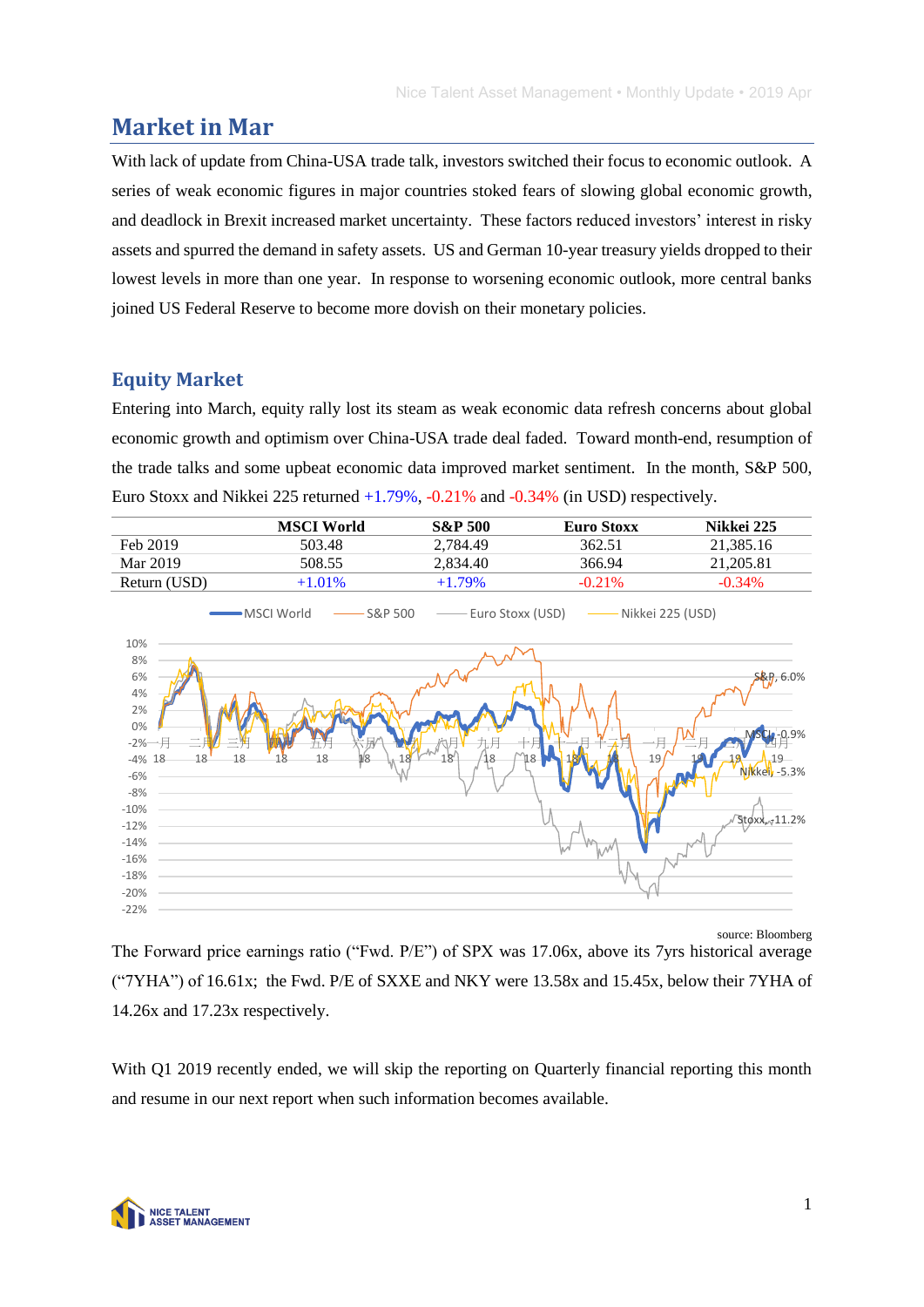# **Bond Market**

Intensified fears of global economic slowdown propped up demand for treasury bonds and pushed down the yields. US 10-year treasury yield hit its lowest level since December 2017 and German 10-year bond yields dived below zero for the first time since October 2016. In addition, US treasury 10-year yield sank below three-month yield for the first time since 2007.

In response to worsening economies, central banks became more dovish. US Federal Reserve projected no further rate hike this year and announced to end balance sheet reduction in September. ECB delayed its first rate hike to next year, and may delay further if needed. BOJ decided to maintain its ultra-low interest rate policy.

|                | <b>US</b> Treasury<br>Yield - 5 Yrs | <b>US</b> Treasury<br>Yield - 10 Yrs | <b>EU</b> Treasury<br>Yield - 5 Yrs | <b>EU Treasury</b><br>Yield - 10 Yrs | <b>Bloomberg Barclays</b><br><b>US Aggregate</b><br><b>Bond Index</b> |
|----------------|-------------------------------------|--------------------------------------|-------------------------------------|--------------------------------------|-----------------------------------------------------------------------|
| Feb 2019       | 2.512\%                             | 2.715\%                              | $-0.277\%$                          | 0.183%                               | 3.206%                                                                |
| Mar 2019       | 2.233%                              | 2.405%                               | $-0.450\%$                          | $-0.070\%$                           | 2.934%                                                                |
| $\Delta$ (bps) | $-27.9$                             | $-31.0$                              | $-17.3$                             | $-25.3$                              | $-27.2$                                                               |



source: Bloomberg

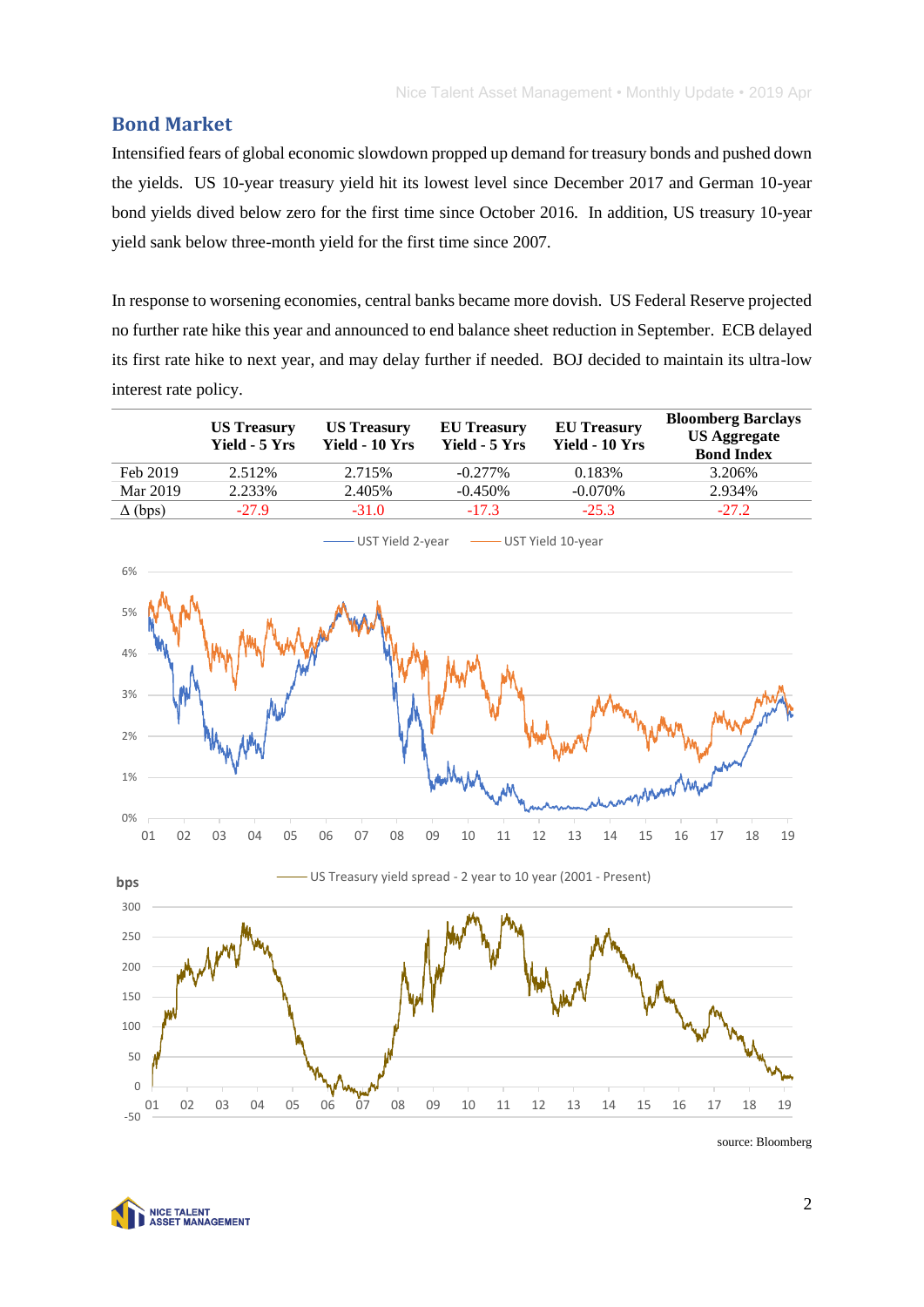# **Commodity Market**

Gold price initially rose due to FED's projection of no rate hike this year and fears of economic slowdown. However, US dollar then strengthened as more central turned dovish which pared the gain in gold price.

Oil prices rallied as OPEC-led production cuts and US sanctions on Venezuela and Iran spurred concerns on tightening supplies. Later, weak economic data stoked worries about global demand which limited the rally in oil prices.

### **Macroeconomic**

Major countries released weak economic data in the month. In USA, manufacturing activity in February reached its lowest level since November 2016 and new home sales fell more than expected in January. German manufacturing contracted in March for a third straight month while factory activity across the eurozone looked equally dismal. Japanese manufacturers' confidence hit its weakest in two-and-a-half years in March. China set its 2019 economic growth target to 6.0%-6.5%, lower than last year's goal of around 6.5%. Also, the country had its steepest decline in exports in three years, slowest growth in factory output on record and the most shrinkage in industrial profits since late-2011.

Below list includes the major events/news of the month:

- There were many updates about Brexit as approaching to its original deadline. Theresa May first secured changes on her Brexit deal from EU in a bid to win approval from the Parliament but members of parliament (MPs) rejected still. The MPs then voted for delay in Brexit and rejected no-deal Brexit. Later, EU allowed the deadline to be extended to 22 May if MPs backed May's deal, or 12 April if the deal is still not passed and UK has to offer a new plan or choose no-deal Brexit.
- China and USA officers kept saying that they were close to a deal. Both sides resumed high-level trade talks in Beijing by the end of March.
- Canada approved extradition process for Huawei's CFO Meng Wanzhou. On the other hand, Huawei filed a lawsuit challenging a law signed by Trump in August that restricts federal agencies from doing business with Huawei.
- After the USA and North Korea failed to reach an agreement at their summit last month, a senior North Korean official warned that the country may suspend negotiations with USA over its nuclear arsenal, as a sign of pressure on USA, while USA imposed first new sanctions on North Korea.
- Italy endorsed China's ambitious "Belt and Road" infrastructure plan, becoming the first major Western power to back the initiative to help revive the struggling Italian economy

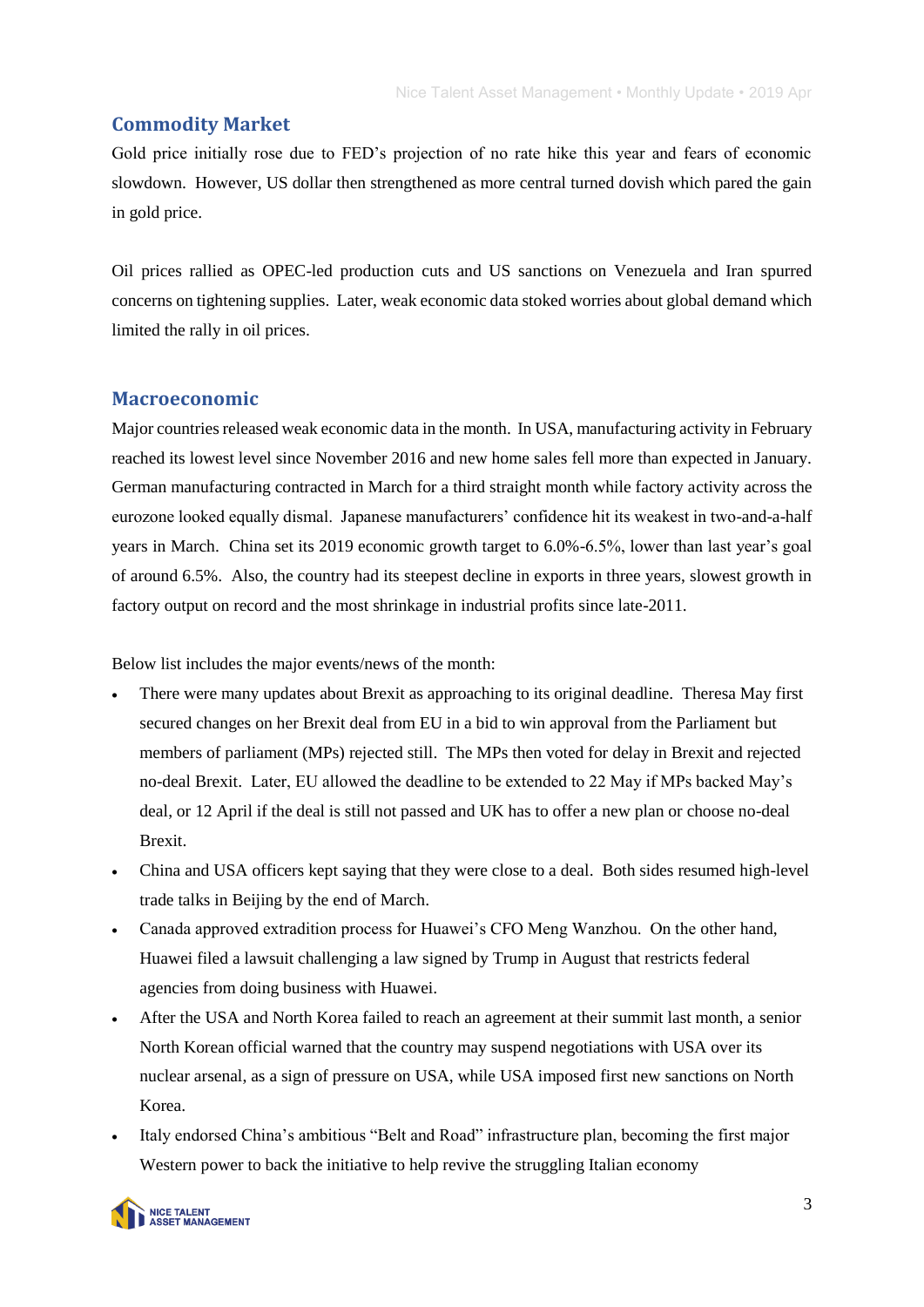# **Nice Talent's Current View**

Now it is a tug-of-war between Bull and Bear. On the one hand, central banks turning dovish and market expectation of more liquidity to be released would prop up risky asset prices. On the other hand, terrible economic data and inverted yield curve stoke fears on recession and risk aversion. These two opposite forces shall induce more volatility in the coming two months. There are some clues from the wide dispersion in views on equities over next 12 months: estimates for S&P 500 ranging from rising 25% to falling 10%, while estimates for Stoxx 600 ranging from a 15% rise to a more than 20% drop. This illustrates the lack of consensus across the market. We expect the volatility sustains until a period of consistently good (or bad) signals to reinforce a clear direction.

Moreover, we shall not overlook the impact of possible no-deal Brexit as, at the time of this writing, UK is still in deadlock on the progress of reaching consensus on Brexit deal.

Given the expectation of higher volatility in the coming 2 months, we suggest tactical trading to capture short-term trends for returns. Also, we recommend to focus on sectors with secular growth stories, such as info tech companies in AI development, battery manufacturers for electric vehicles and 5G infrastructure suppliers, which we believe to be more resilient to market downturn. Despite of the wide dispersion on views to equities, we anticipate any recession detected would be mild and disappear quickly in the coming 1 year. While IMF had warned economic slowdown, we believe corporates to continue achieving reasonable earnings in the coming  $1 \sim 2$  years. In addition, with neutral / loose monetary policies sentiment amongst Central Banks, equity market is likely to be supported to higher valuation. In light of such view, investors may benefit from accumulating more equities when corrections are observed in the coming 6 months.

Economic outlook does not seem to be improving and each economic forecast seems to be worsening. As such, unless economic signals become stable or marginally improve, we expect no Central Banks to raise interest rate in 2019. We anticipate bond price may experience some technical correction in the coming 3 months before moving to higher valuation levels. It would be advisable to accumulate bonds with preference for issuers having strong balance sheets. While USD-denominated issuers from China appears to be attractive from the perspective of being backed by the China Government, we don't find their valuation attractive. In fact, we found USD investment grade bond issued by some companies from USA, Mexico, UK and Russia offering better upside opportunities.

In light of above, market uncertainty would support gold price but not likely to have much upside in 2019. We anticipate gold price may be range-bound traded in 2019 and investors could consider accumulating whenever technical price weakness is observed and partially take profit from tactical

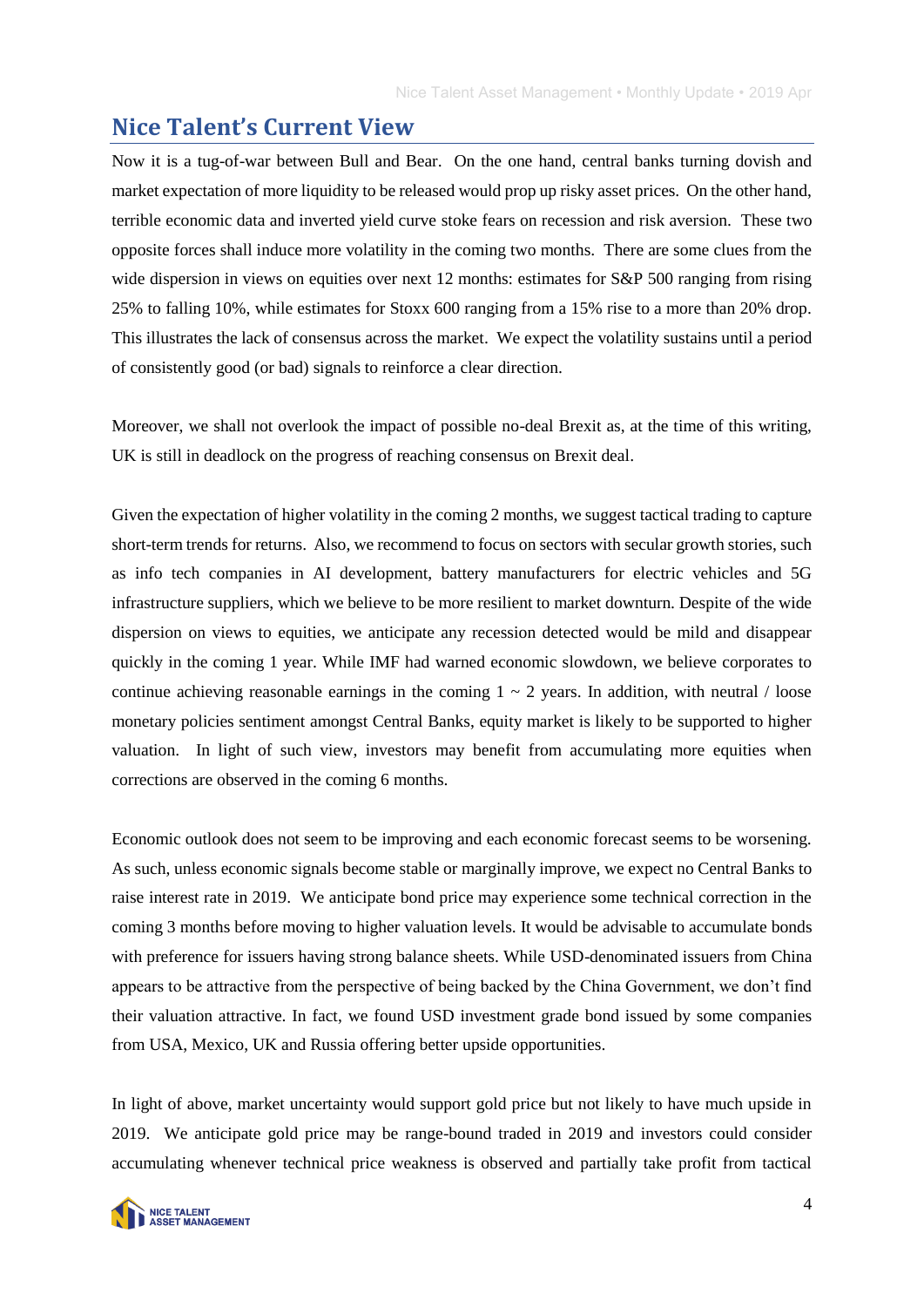trading. We believe any upside opportunities for gold price would be in 2020. For now, accumulating gold when price is below USD1,270 / ounce is worth consideration.

**Kieran CHIU Colin CHAU, CAIA Clive LIU, CFA** Chief Executive Officer Chief Investment Officer Investment Director

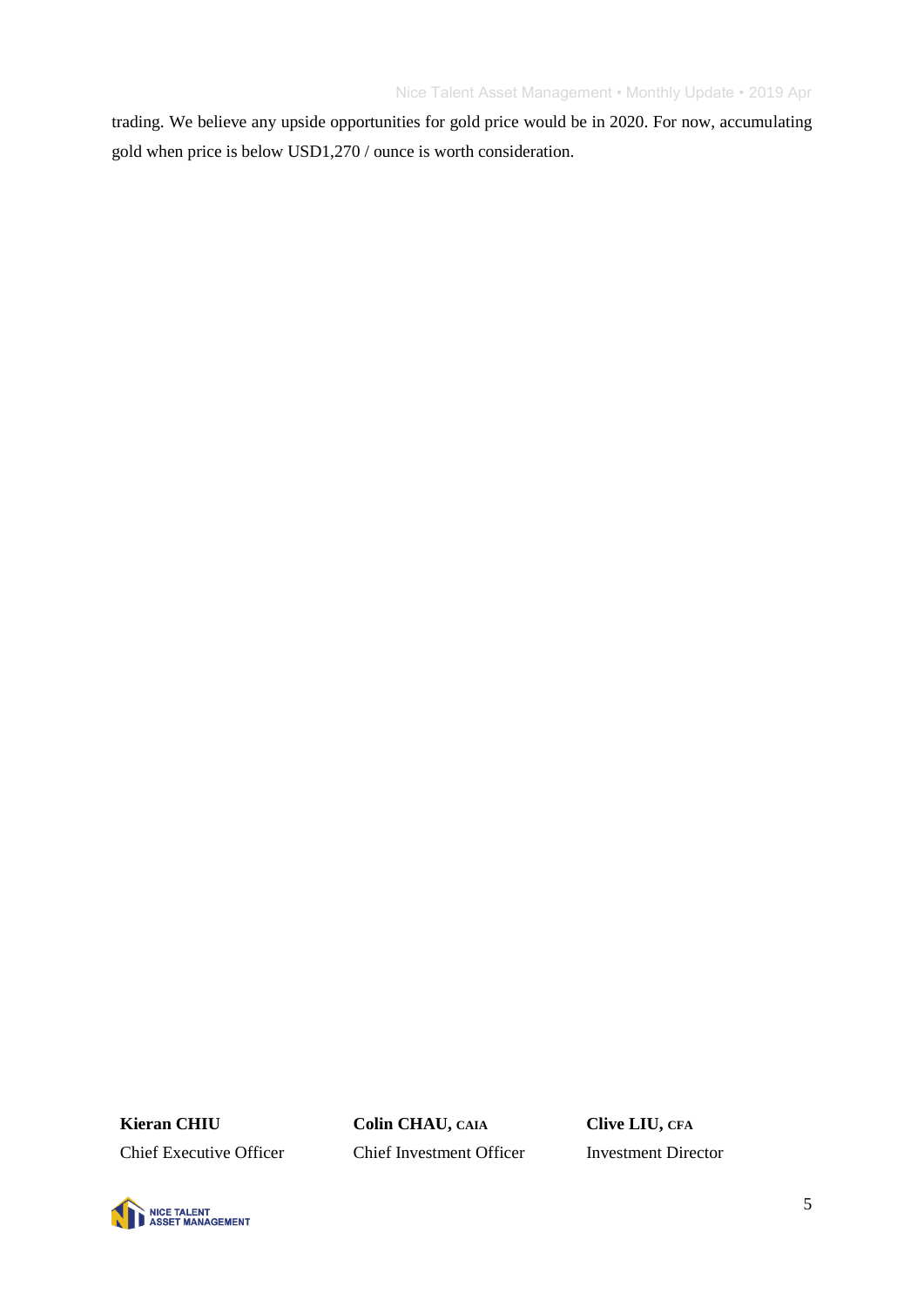# 三月市況

鑑於缺乏有關中美貿易磋商的新報導,投資者轉移視線至經濟前景。主要國家的一連串疲弱經 濟數據激起對環球經濟增長減速的恐慌,而脫歐僵局增加市場的不穩定性。這些因素減低投資 者對風險資產的興趣及刺激對避險資產的需求。美國和德國十年期國債孳息率跌至它們逾一年 多的低位。應經濟前景轉差,更多央行加入美國聯儲局行列將它們的貨幣政策變得更鴿派。

# 股票市場

進入三月,股票升勢失去動力,因疲弱經濟數據恢復對環球經濟增長的憂慮,而對中美貿易協 議的憧憬退卻。接近月尾,新一輪貿易磋商和一些向好的經濟數據改善市場情緒。於月內,標 普 500、歐洲斯托克和日經 225 分別回報+1.79%、-0.21% 和 -0.34%(以美元計)。

|         | <b>MSCI World</b> | 標普 500    | 歐洲斯托克     | 日經 225    |
|---------|-------------------|-----------|-----------|-----------|
| 2019年2月 | 503.48            | 2.784.49  | 362.51    | 21.385.16 |
| 2019年3月 | 508.55            | 2.834.40  | 366.94    | 21.205.81 |
| 回報 (美元) | $+1.01\%$         | $+1.79\%$ | $-0.21\%$ | $-0.34\%$ |



來源: Bloomberg

標普 500 指數的預測市盈率為 17.06 倍,高於其七年平均值 16.61 倍;歐洲斯托克和日經的預 測市盈率分別為 13.58倍和 15.45倍,低於它們的七年平均值 14.26倍和 17.23倍。

由於 2019 年第一季剛完結,我們於本月剔除季度財務報告,當相關資料出爐時將於下月回復 報導。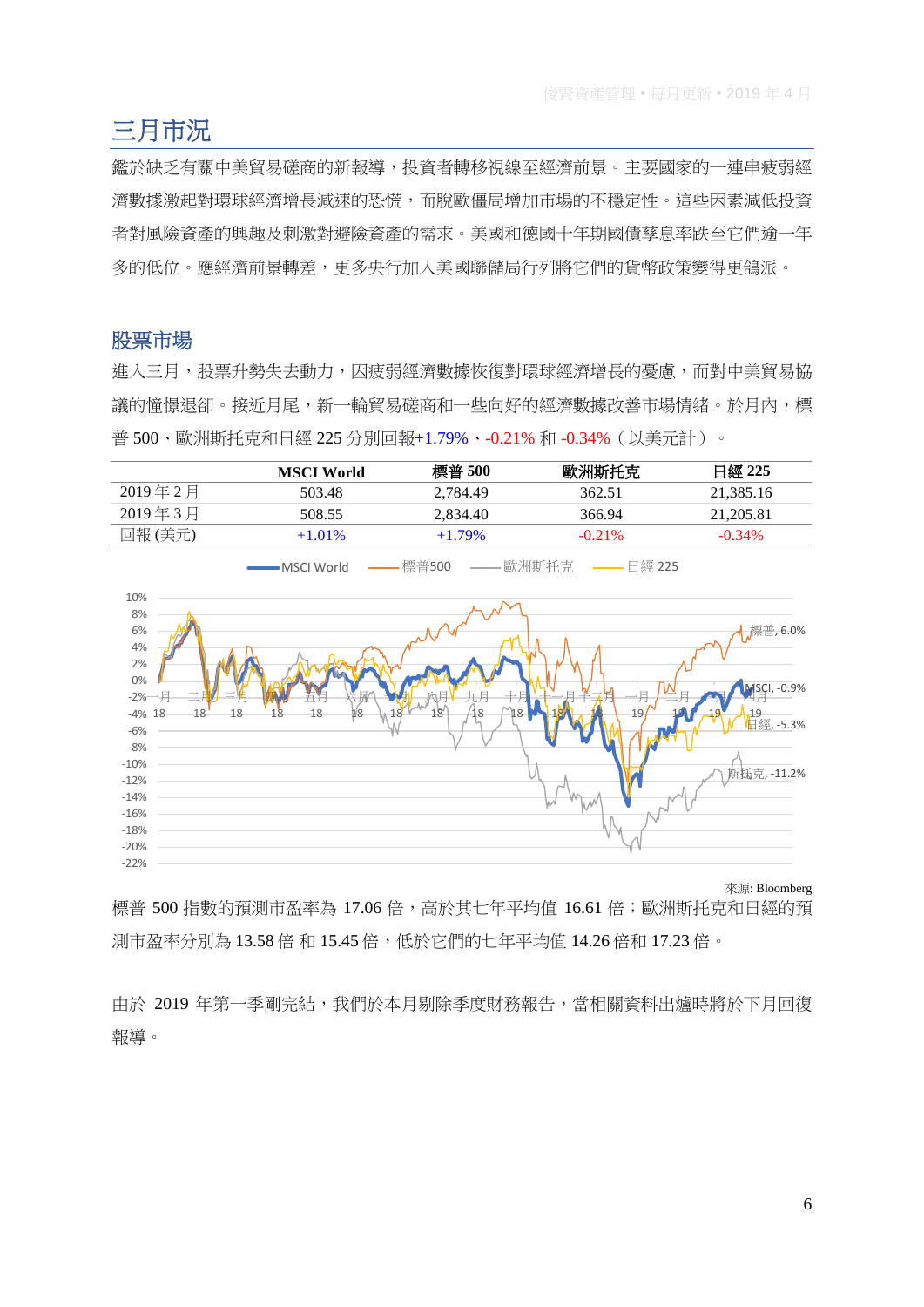# 債券市場

對全球經濟放慢的恐懼加深,支持對國債的需求及推低孳息率。美國十年期國債孳息率跌至 2017年12月以來低位,而德國十年期債亦自 2016年10月首次跌至負利率。另外,美國十年 期國債孳息率自 2007 年首次低於 3 個月孳息率。

應經濟持續惡化,央行們亦轉趨鴿派。美國聯儲局預測今年內不會加息,並宣佈於九月終止縮 表。歐洲央行推遲首次加息至明年,並在有需要的情況下可再度押後。日本央行維持它的超低 息政策。



來源: Bloomberg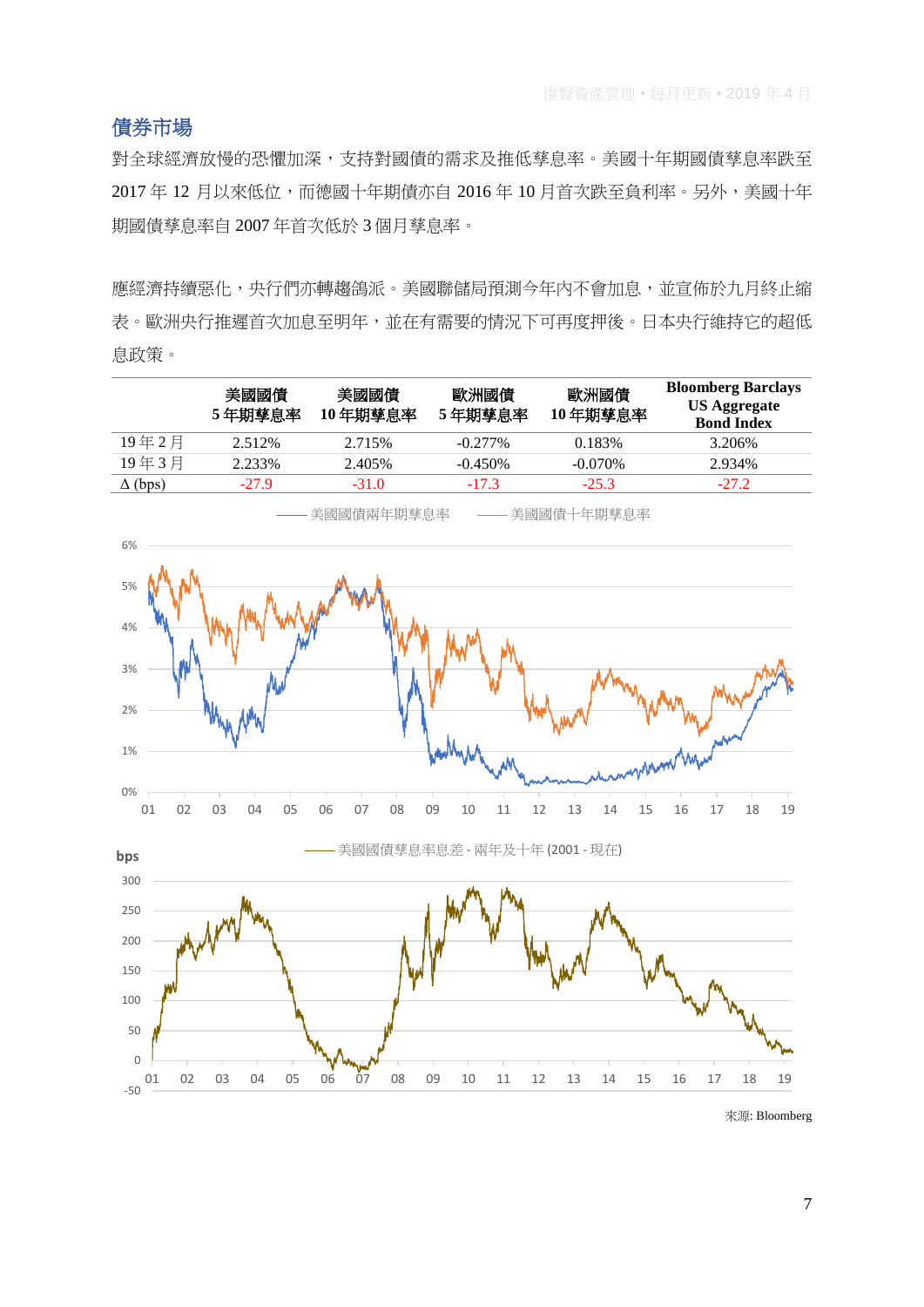### 商品市場

金價首先上升,由於聯儲局預測今年將不會加息及市場對經濟放緩的恐慌,但隨後因各央行轉 趨鴿派令美元上升,削去金價的升幅。

油價上升,因油組所領導的減產及美國對委內瑞拉和伊朗的制裁刺激對供應緊縮的憂慮。其後, 疲弱的經濟數據激起對環球需求的擔憂,限制油價的升幅。

### 宏觀經濟

主要國家的疲弱經濟數據加深對環球經濟放緩的恐慌。在美國,二月份製造業活動跌至自 2016 年 11 月以來的低位,而一月份新屋銷售跌幅超過預期。德國三月份製造業連續收縮三個 月,而歐元區工廠活動亦同樣不景氣。日本三月份製造商信心為兩年半來最弱。中國設定 2019年經濟增長目標為 6.0%至 6.5%,低於去年目標 6.5%。此外,中國有著三年來最急的出口 跌幅、工廠產出增長為有紀錄以來最慢及工業企業盈利創 2011 年以來最大收縮。

另外,歐洲央行削減對未來三年增長及通脹的預測,承認歐洲經濟減速比之前的想法更長及更 深。

下列句括上月一些主要事件:

- 因接近原本的限期,有關脫歐的更新湧現。文翠珊首先獲歐盟同意修改她的退歐協議,意 圖取得國會通過,但議會成員仍然否決。他們跟著投選延後脫歐並拒絶硬脫歐。其後,歐 盟容許限期延後:如果議會成員支持文翠珊的協議,新限期會是 5 月 22 日;如果協議仍未 能通過,新限期會是 4 月 12 日,而英國需要提出新方案或選擇硬脫歐。
- 中國和美國持續示意它們將近達成協議。雙方於三月尾在北京恢復高級別貿易磋商。
- 加拿大批準華為首席財務官孟晚舟的引渡程序。另一邊廂,華為提告特朗普去年 8 月簽署 法案禁止聯邦機構與華為有生意往來屬違法。
- 美國和北韓於上月的峰會未能成功達成共識,其後一名北韓高級官員警告,該國可能暫停 就核武庫問題與美國舉行的談判,為對美國施壓的跡象,而美國則對北韓實施新制裁。
- 意大利簽署中國的「一帶一路」基建計劃,成為第一個主要西方國家支持該倡議,以幫助 復甦掙扎中的意大利經濟。